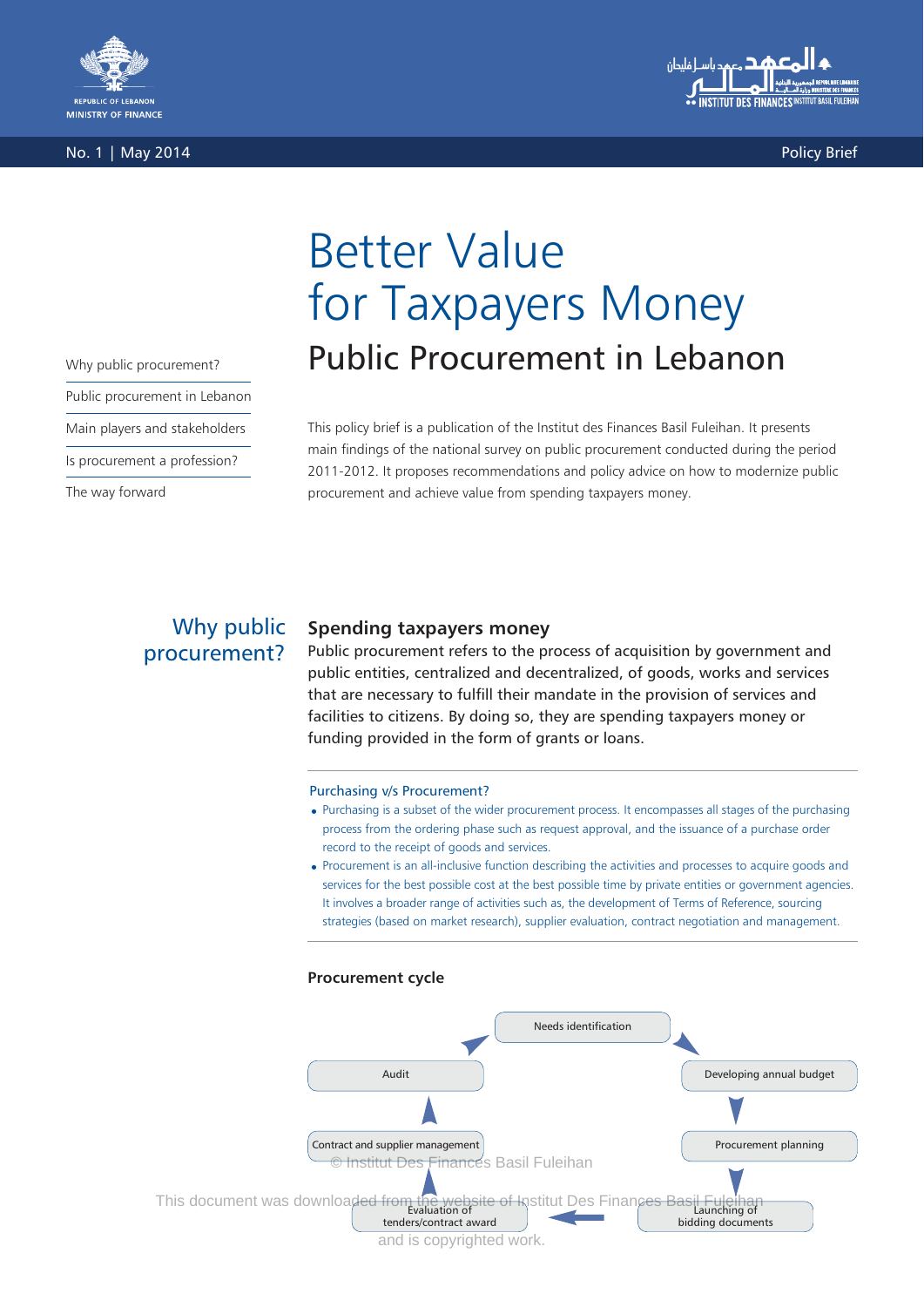### **Governments are the largest buyers in an economy**

According to data published by the Organization of Economic Cooperation and Development (OECD), public procurement accounts, on average, for 13% of Gross Domestic Product (GDP) across OECD countries.1 Public procurement could reach up to 70% of public spending in developing countries and post conflict countries where underdeveloped private sectors require the public sector to deliver a wide array of services to citizens and provide much needed economic infrastructure.2

*In the European Union, public procurement accounts for almost one-third of government expenditure, and one-sixth of total GDP.<sup>3</sup>*

Public procurement is therefore a key policy instrument. It is:

- A core component of public finance reform and a **policy instrument** to rationalize and streamline public expenditures and create **value for money** in the delivery of public services.
- A stimulus for **innovation, competition and private sector growth**. •
- A tool for promoting fair and open **access of SMEs** to government's contracts. •
- An incentive to the **introduction of environmentally friendly and socially responsible criteria** in government's purchases.
- An instrument to fight corruption and enhance **transparency** in the management of public funds, allowing for increased citizen participation into public life.
- A driver of economic growth, effective public investment and **sustainable development**. •

#### What is Value for Money?

Value for money is about considering the lowest whole-life cost of a product or service. It is the optimal combination of quantity, quality, features and price, expected over the whole of the project's lifetime. It gives due consideration to the interests of citizens, both as taxpayers and recipients of public services, while processing procurement operations. *(Source: OECD, 2011)*

# Public **Procurement** in Lebanon

### **What is the size of public procurement?**

Procurement purchases<sup>4</sup> made by central government agencies in Lebanon, which include estimated amounts procured under the General Budget and under the budget of the Council for Development and Reconstruction,<sup>5</sup> did not exceed 4% of GDP as yearly average for the period 2001-2006.

Latest calculations for the period 2007-2012 show that procurement purchases increased in monetary value from LBP 1,159 billion to reach LBP 1,532 billion. However, given the high rates of GDP growth during that period, the estimated size of public procurement accounted for 3% of GDP in 2007 and 2008, and decreased to around 2% of GDP in recent years. This figure is an understatement as it does not include procurement made at the local government level (i.e. municipalities) nor by autonomous agencies.

<sup>1</sup> OECD, "Government at a Glance" (2013).

<sup>&</sup>lt;sup>2</sup>UNDP, "Public Procurement Capacity Development Guide" (2010).

<sup>&</sup>lt;sup>3</sup>European Commission Internal Market and Services, "Public procurement: Better value for taxpayers' money". The estimated size of public procurement was calculated based on the OECD standard definition: government procurement consists of investment expenditure also known as Gross Fixed Capital Formation (GFCF) and current expenditure measured as Final Consumption Expenditure (FCE) less Compensation Expenditure (CE). For more details

This documbent the methodology refer to the report: // Profession alizing Public Procurement in Eebanon: Diagnostic Review and a Vision Forward", the Institut des Finances Basil Fuleihan (2014). 5 Council for Development and Reconstruction (CDR) is a public autonomous agency that receives funds from the budget

and from foreign loans for the execution of large linestiment projects.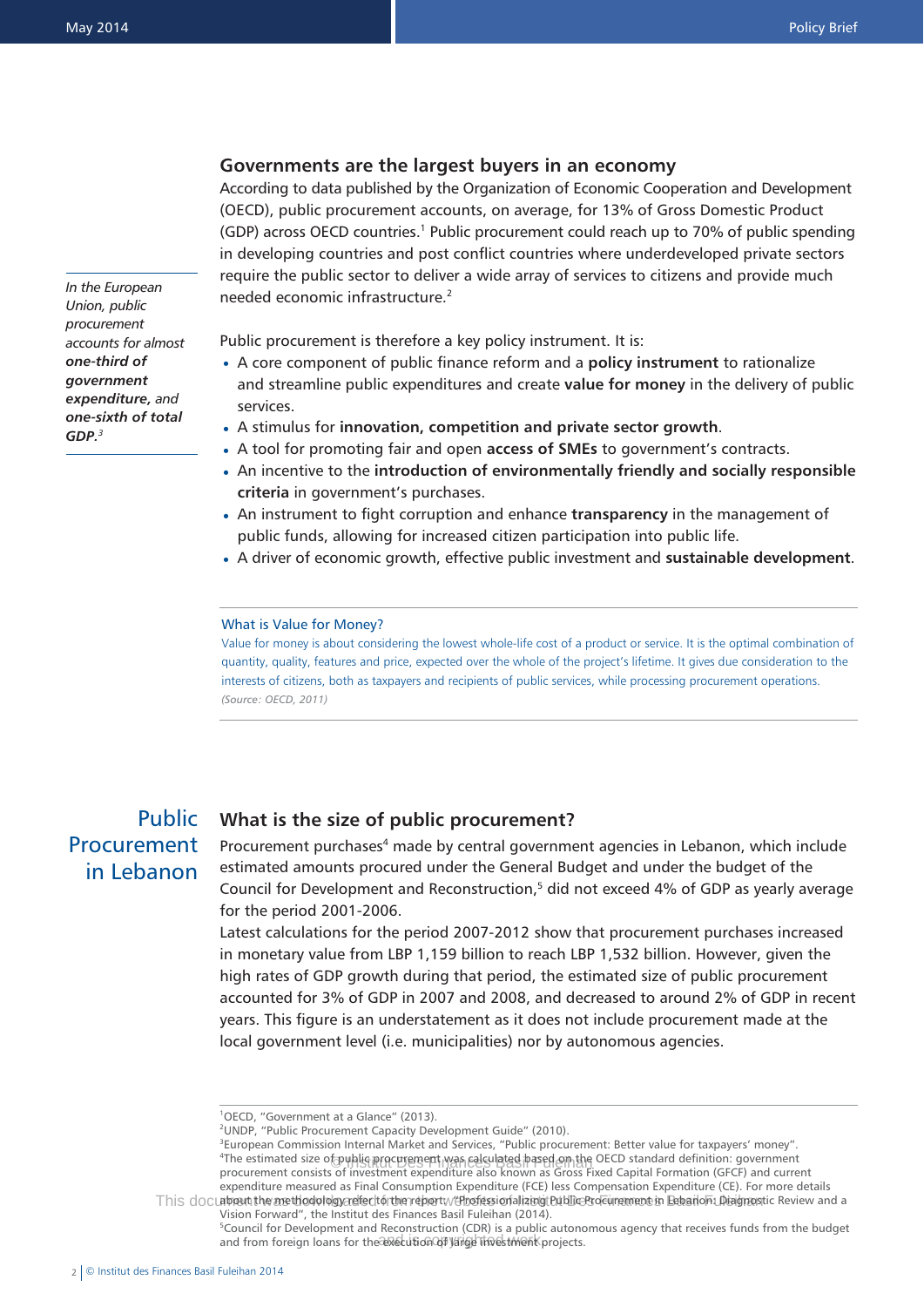

## **Estimated size of public procurement in Lebanon (2006-2012)6**

*(\*): Capital spending includes CDR domestic and foreign financed capital expenditures.*

*In MENA countries, public procurement outcomes are key components of the governance agenda.9 Since 2007, reforms addressed public procurement regulations, namely in Yemen, Iraq and Jordan, and the use of new practices such as e-procurement in Morocco.*

## **How is Lebanon doing compared to MENA countries?**

Public procurement in Lebanon is currently governed by a set of scattered regulations found in various Lebanese laws and decrees that are mostly outdated<sup>7</sup> and do not accommodate for international good practices nor innovative trends; hence, the necessity of a single, unified and modern law. A new public procurement draft law was endorsed by the Council of Ministers in October 2012 and submitted to the Parliamentary Commissions for discussion.

## **Table 1: Procurement legislation: Lebanon in comparison to the Arab World8**

| Country        | Transparency/Accessibility<br>of Laws and Regulations                                                                 | <b>Exceptions to Competitive</b><br><b>Bidding Explained</b>                          | <b>Estimated % Procurement</b><br>Subject to Competitive Bidding Procurement | <b>Typical Duration of</b>                                                             |
|----------------|-----------------------------------------------------------------------------------------------------------------------|---------------------------------------------------------------------------------------|------------------------------------------------------------------------------|----------------------------------------------------------------------------------------|
| <b>Jordan</b>  | Transparent and accessible Yes<br>and rules are simple                                                                |                                                                                       | Unavailable                                                                  | 30 days                                                                                |
| Lebanon        | Old and need amendments<br>(under study); some<br>hinders work                                                        | No<br>(Need change)                                                                   | About 75% of all large<br>procurements                                       | Minimum 30 days                                                                        |
| <b>Morocco</b> | Texts are precise but<br>loopholes exist; noticeable<br>progress in the decree on<br>public procurement since<br>1998 | Yes (Follow World Bank)<br>and UNCITRAL quidelines)                                   | 66% (2001)                                                                   | 21 days for competitive<br>bidding, 15 for<br>acceptance, 20 for<br>submission of bids |
| <b>Sudan</b>   | Included in Financial and<br>Accounting Act of 1977<br>and regulations of 1978                                        | Yes (Limited direct "non-<br>competitive" purchasing<br>specified in the regulations) | Currently trying to<br>establish the proportion                              | Regulations specify<br>the process should not<br>exceed 14 days                        |
| <b>Tunisia</b> | Decree on public procurement Yes (Specifies the use of<br>of 2002, modified in 2003 sole source contracts)            |                                                                                       | About 90% of large<br>procurements                                           | 60 days (may be longer<br>for important bids)                                          |
| Yemen          | Transparency exists in texts No                                                                                       | but Rot Rotto Des Finances Basil Fuleihan                                             | About 90%                                                                    | 30 days                                                                                |

This documunistry of Finance plablid finance annual reviews (2007-12012) and the Institut des Finances Basil Fuleihan calculations. 7 Public Accounting Law (1963), the Tender System (1959), in addition to special provisions for specific public agencies. 8 United Nations, "Public Sector Transparency and Accountability in Selected Arab Countries: Policies and Practices" (2004). http://blogs.worldbank.org/arabvoices/node/86/hted work.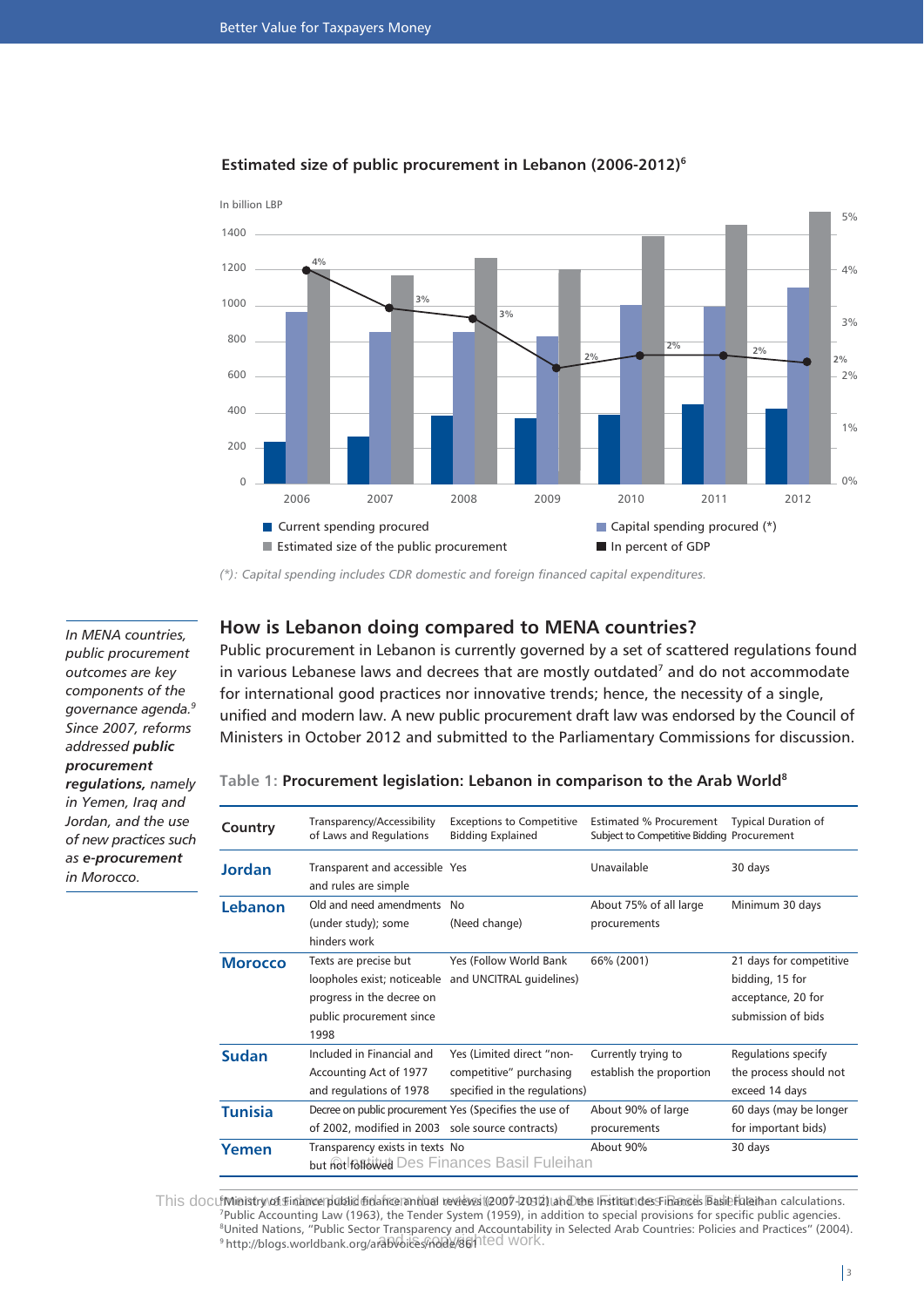As indicated in table 2, there are no agreed Standardized Bidding Documents (SBDs) for public sector use. The "Terms of Reference" that are currently in use vary across public institutions. This practice complicates the procurement process from the suppliers standpoint and leads to inefficiencies.

## **Table 2: Procurement system: percentage of respondents indicating "Always" and "Frequently" practiced10**

| <b>Practice</b>                                                                                          | Jordan |    | Lebanon Morocco Sudan |    | <b>Tunisia</b> | Yemen |
|----------------------------------------------------------------------------------------------------------|--------|----|-----------------------|----|----------------|-------|
| Staff with adequate experience and skills                                                                | 78     | 25 | 36                    | 55 | 58             | 45    |
| Standardized documents                                                                                   | 94     | 45 | 51                    | 65 | 64             | 60    |
| Contracts awarded by public competitive bidding                                                          | 94     | 60 | 76                    | 70 | 58             | 66    |
| Sufficient time allowded to prepare bids                                                                 | 89     | 50 | 72                    | 70 | 52             | 63    |
| Contracts awarded to the responsive and qualified<br>bidder with the lowest cost and without negotiation | 89     | 25 | 48                    | 19 | 37             | 39    |

In an attempt to harmonize procurement practices across the public sector, the Institut des Finances Basil Fuleihan was charged by the Minister of Finance in 2008 to compile a National Procurement Manual based on the existing legal framework. With the assistance of the World Bank, the Institute produced a set of five Standard Bidding Documents (SBDs) for goods, works and services, reflecting good practices and balanced conditions of contracting. The draft SBDs were piloted in various public entities, revised twice and sent to the Council of Ministers for endorsement.

### **What are the common practices?**

The "Situational survey on procurement practices in Lebanon", conducted in 2011 by the Institut des Finances Basil Fuleihan,<sup>11</sup> mapped practices in procurement planning and sourcing as well as methods in use, relationship with suppliers, evaluation and audit, reporting and archiving and the adoption of new trends. Below are the main survey findings.

#### **Procurement planning is weak**

The current legislative framework in Lebanon does not specify a process to identify, assess or classify needs, nor the links with budget preparation and execution processes. Actually, few public entities undertake **needs assessments** as per internationally approved standards. Annual procurement plans are prepared in **50% of the surveyed cases**; a share that goes up to **78% under donor-funded projects.**

### **Procurement sourcing strategies need modernization**

Conducting comprehensive **market studies and price estimations** allow public entities to compare financial offers, and help preventing or restricting suppliers collusion. Around **60% of procurement official**s conduct **market studies** while preparing bids, and do rely on price estimates. However, only **38% of the surveyed officials** use **price databases** for goods and servicesnstitut Des Finances Basil Fuleihan

10United Nations, "Public Sector Transparency and Accountability in Selected Arab Countries: Policies and Practices" (2004). <sup>11</sup>The survey was completed in 2011 in cooperation with the Consultation and Research Institute, and published in the report "Towards Professionalizing (Public procurem bettin/Lebanon: Diagnostic Review and a Vision Forward" (2014). This document was downloaded from the website of Institut Des Finances Basil Fuleihan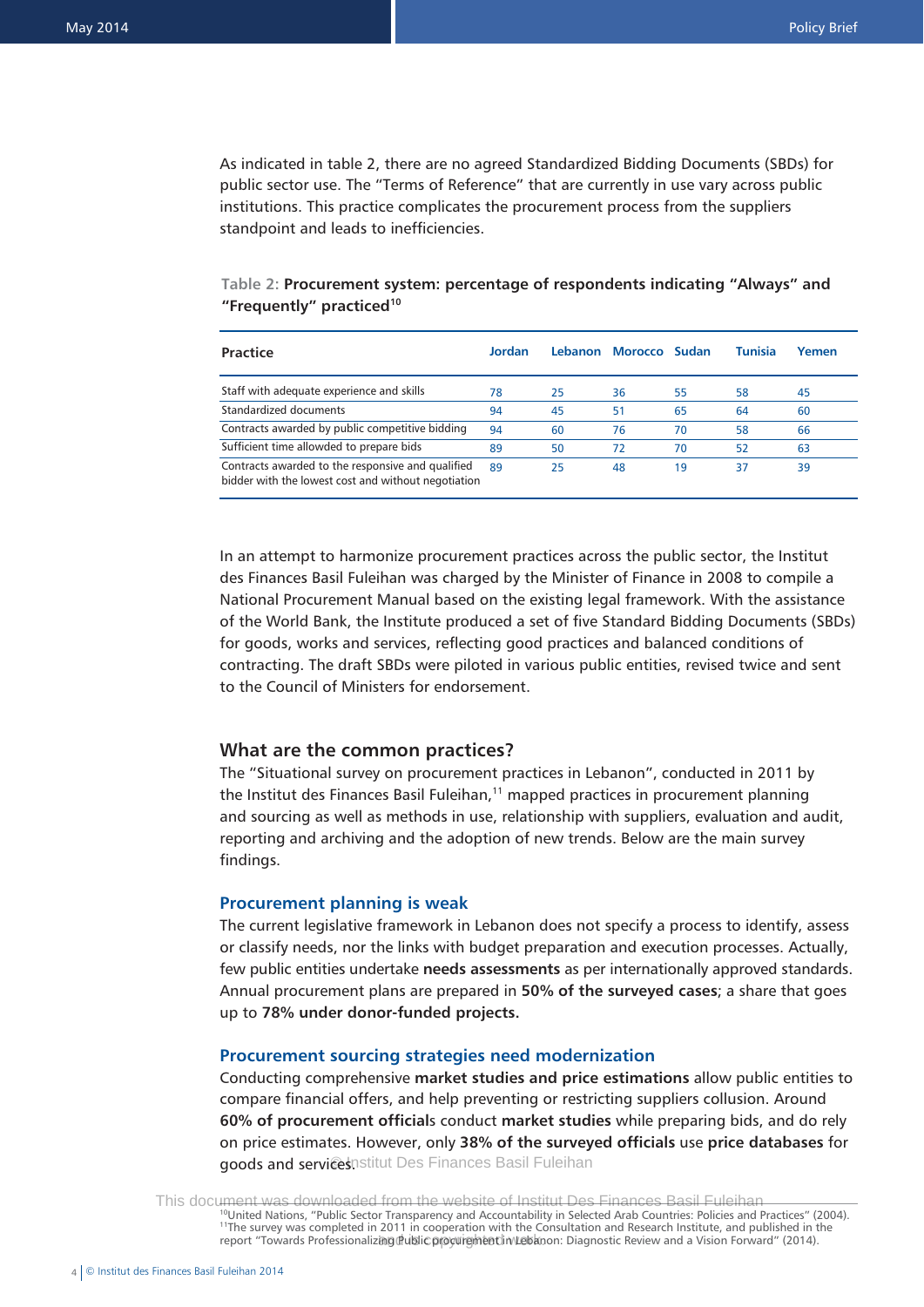

#### **Price database for goods and services**

In the case of goods, **suppliers registries** are established in **58% of the surveyed cases.** This percentage rises to 68% in the case of works. The process of registration and classification of suppliers may benefit from further modernization in order to meet international standards.

#### **Request for proposals are mostly in use**

In the absence of a modern regulatory framework, public entities use a wide array of procurement methods stipulated in the Public Accounting Law (PAL). The survey revealed that public bids are used in **33% of the surveyed cases.** For specific procurement, other methods may apply, among which:

- **Restricted Tender,** used in **17% of the cases:** limited to a specific list of bidders depending on the nature and type of goods or works.
- **Request for Offers or Request for Proposals or Invitation to Bid,** used in **40% of the cases:** limited to a ceiling of LBP 100,000,000.
- **Shopping** or **Invoice Purchasing** used in **10% of the cases:** for procurement value less than LBP 3,000, 000.

## **Procurement methods used under PAL**

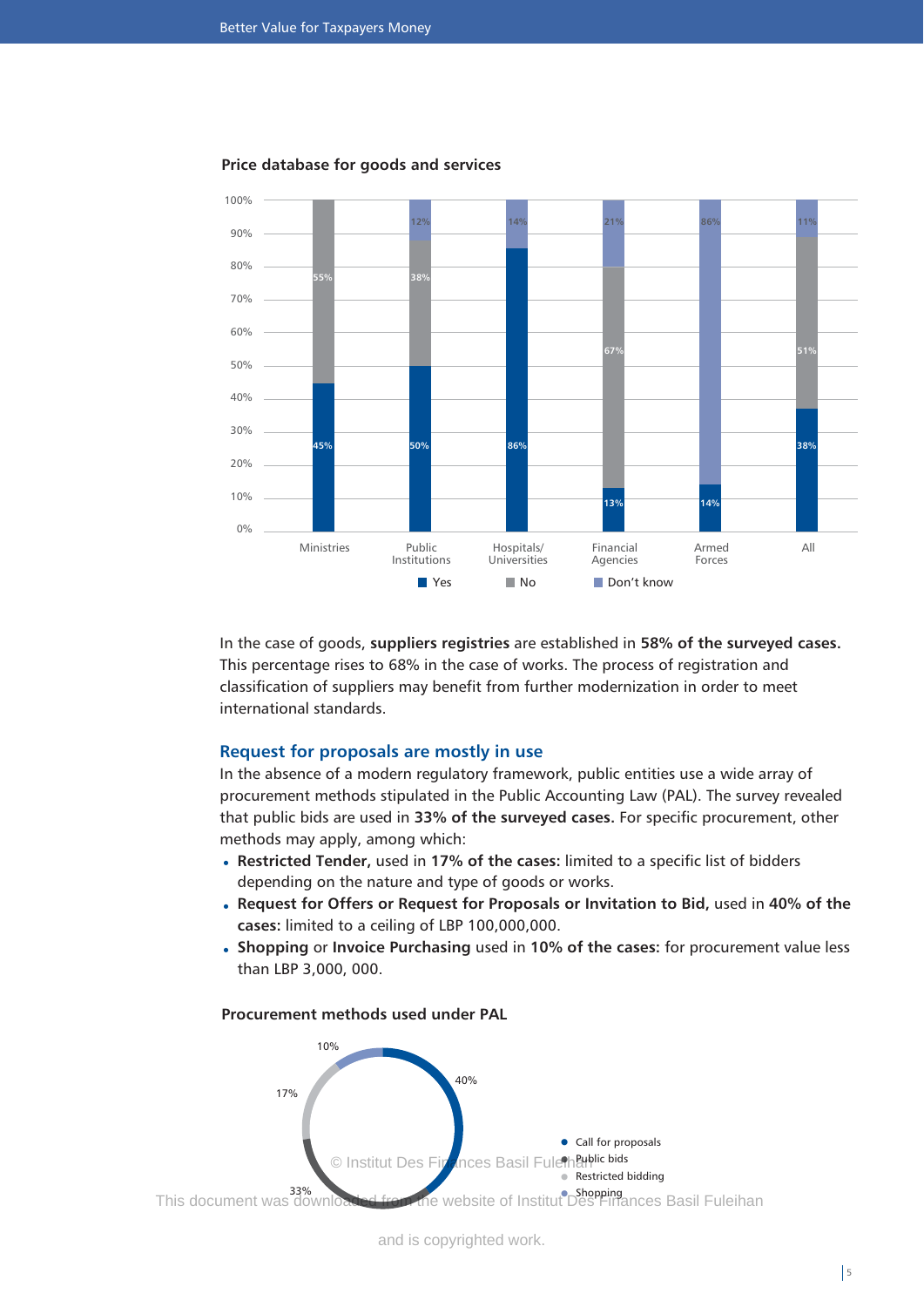For **donor-funded programs,** public entities abide by donor regulations through established units such as the PIUs.12 This raises a number of challenges as **54% of public procurement practitioners are not familiar with the rules that apply under foreign funding.**



#### **Are procurement rules different in case of foreign funding?**

#### **Relationships with suppliers are tense**

Procurement officials enjoy a positive image among private sector suppliers in 50% of the cases. Among the most common critics voiced by the local private sector, is the low level of confidence in the fairness and efficiency of the national public procurement processes. Efforts are needed to encourage the participation of SMEs and foster the development of the domestic market place.

In terms of **communication**, only 43% of the surveyed cases systematically communicate clarifications and amendments made to the bidding documents to all other bidders. During the contract execution phase, it was found that deadlines were extended repeatedly, especially in works contracts. In **76% of the surveyed cases, additional tasks, outside the scope of the contract, or variation orders were requested by contracting authorities. In 50% of the surveyed cases, suppliers are paid on time.** Bureaucracy, lengthy administrative procedures, the lack of knowledge about payment processes and funds carry-over from year to year, affect negatively the credibility of the government, and escalate prices.

At the **post-contract phase, a limited number of procurement practitioners use KPIs** to evaluate the performance of suppliers and contractors.

#### **Evaluation and audit are not systematic**

Around **50% of the surveyed cases** have their procurement operations internally audited either always or often. In **24% of the cases, procurers were not sure an audit was performed.** This is one of the main concerns voiced by international organizations while assessing the country's procurement system and processes.



#### **Are procurement accounts subject to regular auditing?**

<sup>12</sup>PIUs: Project Implementation Units, established by international organizations (EU, World Bank, UNDP) at line ministries.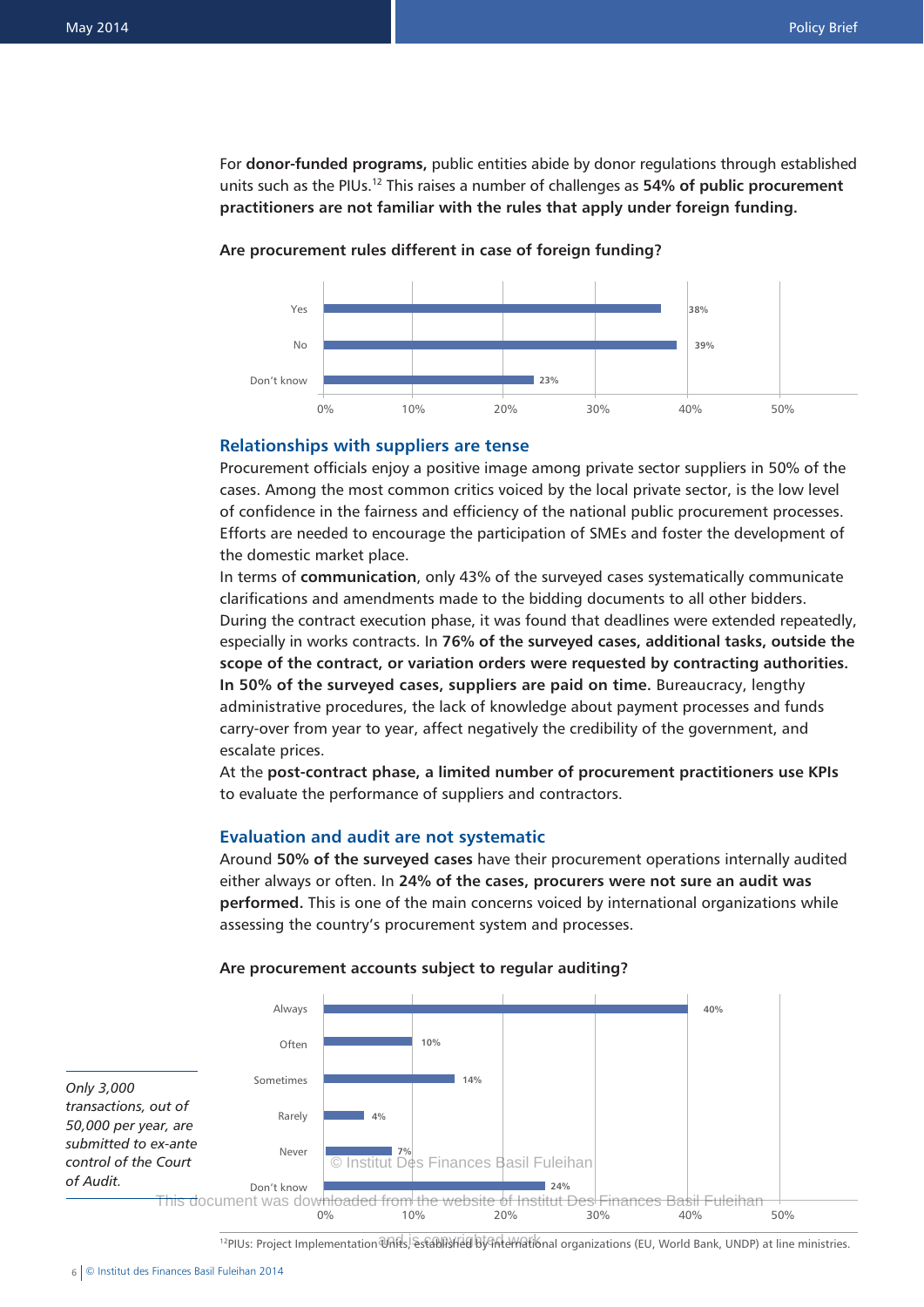*Less than 100 transactions per year are subject to the ex-post oversight of the Court of Audit. These are mostly carried out in the case of public institutions that are not subject to ex-ante control.*

*The 2013 Corruption Perception Index ranks Lebanon 127th out of 177 scored countries.13*

Around **28% of the surveyed cases stated that bidding documents and contracts contained anti-bribery and anti-corruption clauses,** although the introduction of such clauses is encouraged in international aid contracts.

## **Reporting and archiving are not systematic**

**Less than 40% of surveyed cases** prepare reports on procurement activities. Reports are **published and disseminated in 33% of the cases,** with the highest percentage of reporting being done by public hospitals.

For archiving, **almost 50% of the surveyed cases** rely solely on paper, while automation of the procurement process remains **limited to 20% of the cases.** This major obstacle hinders the development of suppliers and prices databases, effective procurement planning and the proper exchange of information among government agencies.

## **Procurers are not familiar with new trends**

Considering the size of the public sector in the economy, every procurement operation is an opportunity to drive markets towards innovation and sustainability, through the adoption of new trends such as green procurement, e-procurement and sustainable procurement.

In Lebanon, there is a general lack of knowledge of new trends. Around **27% of the surveyed officials are familiar with sustainable procurement** and **15% with green or e-procurement.** This hinders the wide inclusion of environmental considerations in the technical specifications; only 30% of the cases have this practice in place.



#### **Familiarity with new procurement trends**

This document was downloaded from the website of Institut Des Finances Basil Fuleihan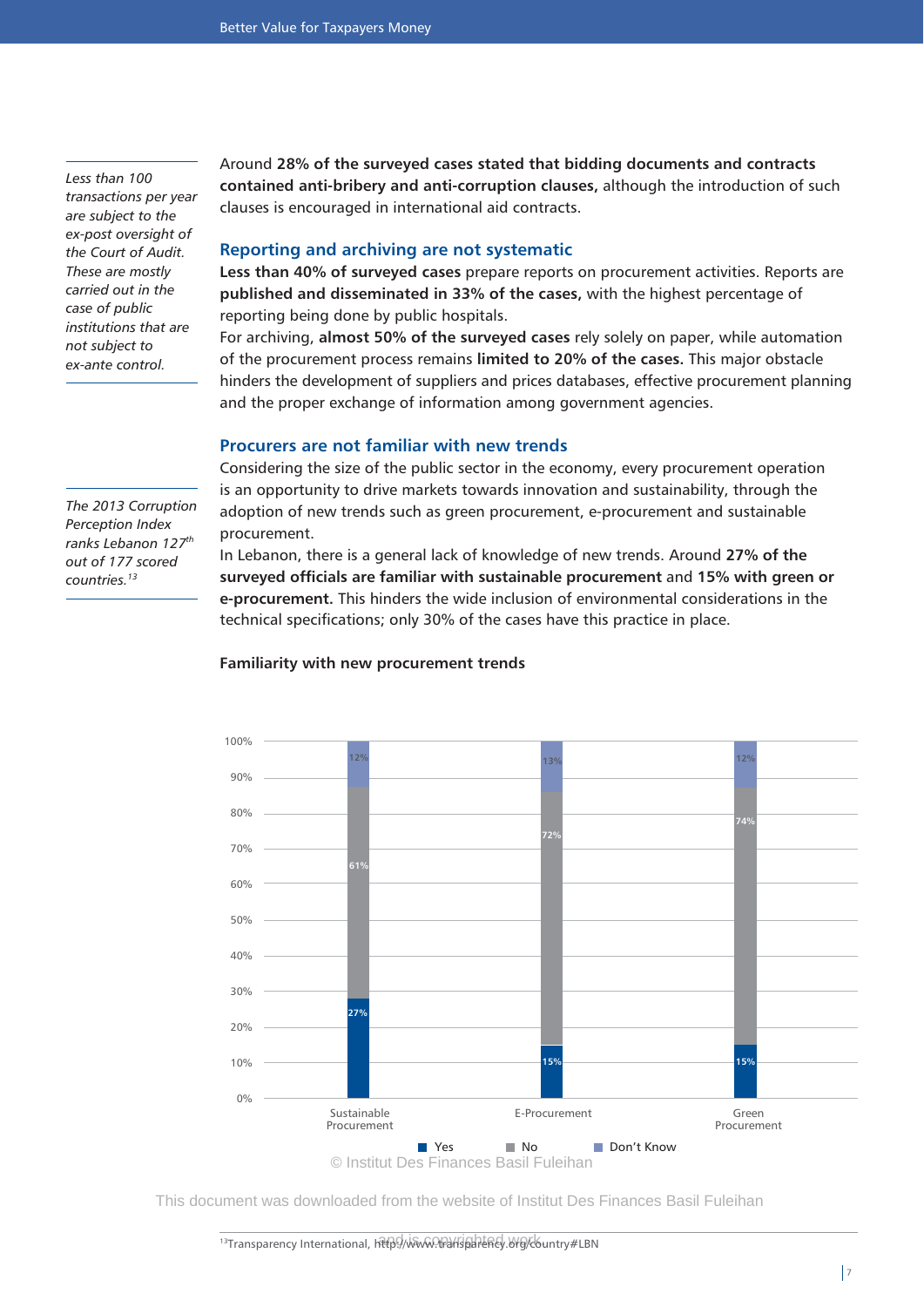#### What is Sustainable Procurement?

Sustainable Procurement is the process whereby organizations meet their needs for goods, services, works and utilities in a way that achieves value for money on a whole life basis. It results in benefits to the organization, but also to the society and the economy, whilst minimizing damage to the environment. Sustainable Procurement seeks to achieve the appropriate balance between the three pillars of sustainable development i.e. economic, social and environmental. *Source: Procuring the Future - the report of the UK Sustainable Procurement Task Force, June 2006*

**Sustainable Development:** Development that meets the needs of the present without compromising the ability of future generations to meet their own needs. The three pillars are: Economic, Social and Environmental.

**Sustainable** Public Procurement **Public Procurement:** Overall process of acquiring goods, works and services on behalf of a public authority.

# Main players and stakeholders

Six institutions are directly involved in advancing the public procurement reform agenda in Lebanon, through continuous dialogue with the international community, academia and civil society:

- The **Tender Board**, operating under the tutelage of the Central Inspection Board (CIB), is in charge of centralizing and carrying out the necessary procurement processes for goods and works on behalf of ministries, for bids values exceeding LBP 100,000,000.
- The **Office of the Minister of State for Administrative Reform** (OMSAR), in charge of conducting administrative reform in the Lebanese public sector, and producing a new public procurement law.
- The **Ministry of Finance** considers public procurement as core component of public financial management reform and backed-up the reform of the legal framework by a series of initiatives to improve procurement at the operational level, notably with the production of a National Procurement Manual and SBDs.
- The **Council for Development and Reconstruction** (CDR) that manages a large share of international aid projects to Lebanon and in particular their procurement components.
- The **Court of Audit**, in charge of overseeing the management of public funds and performing ex-ante and ex-post administrative and judicial controls.
- The **Institut des Finances Basil Fuleihan**, center of excellence in public financial management, who has been offering specialized training to public procurement practitioners, and is currently the provider of certification training in procurement in association with the Chartered Institute of Purchasing and Supply (CIPS).

© Institut Des Finances Basil Fuleihan

This document was downloaded from the website of Institut Des Finances Basil Fuleihan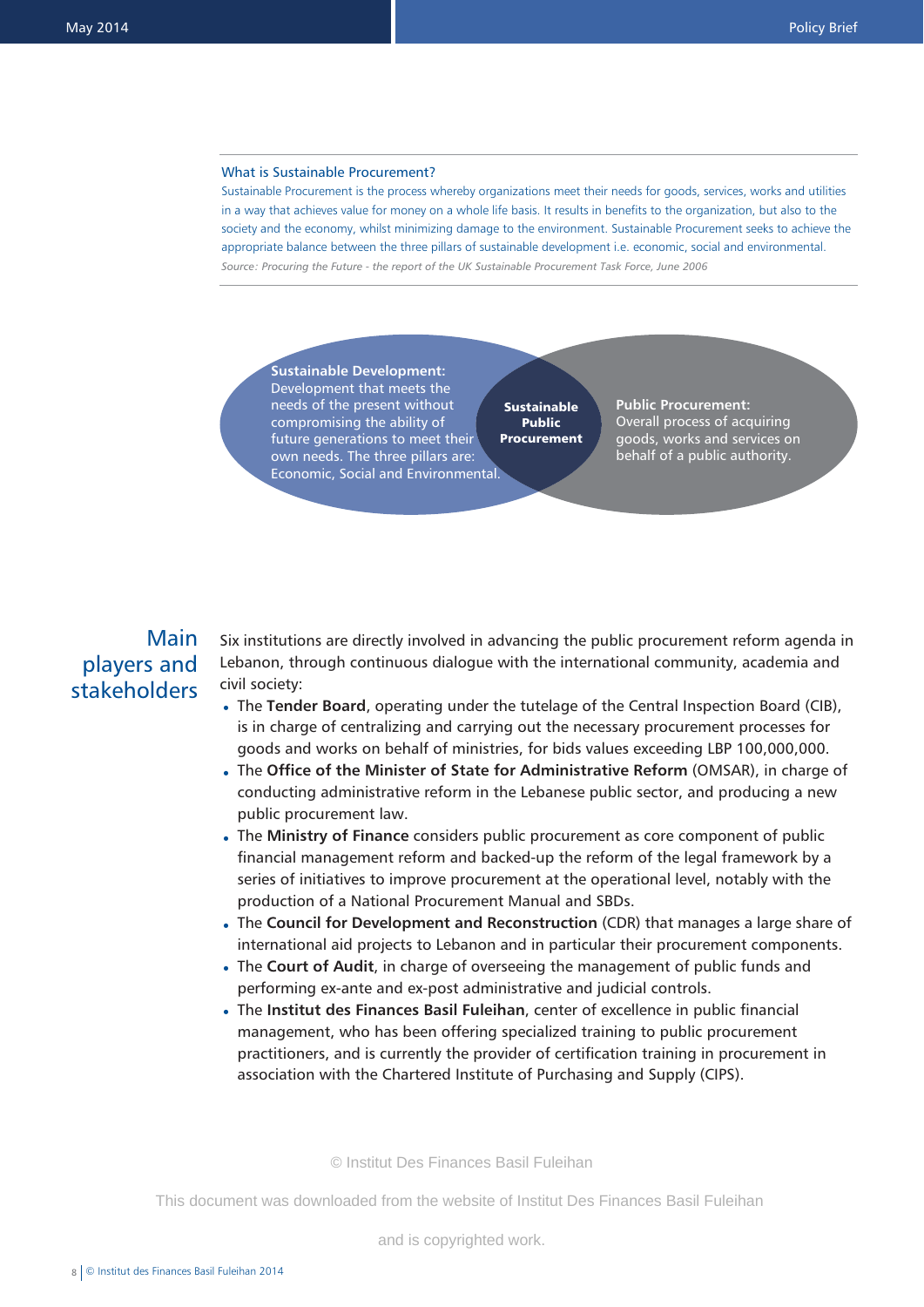## Is procurement a profession?

Worldwide, efforts are exerted to increase the visibility of the procurement function and put it at a strategic level in the decision-making process. Being increasingly recognized as a full-fledged profession, public procurement requires interdisciplinary knowledge and skills, specific job descriptions and profiles, and a

competencies framework that includes:

- **Technical competencies** for handling bid evaluations, complaints, resolving disputes, and monitoring contract performance.
- **Administrative competencies** for organizing filing, handling invoices and managing operations efficiently.
- **Legal knowledge** for a better understanding of national legislation and abiding by international guidelines.

#### **In OECD countries, are procurement officials recognized as a specific profession?14**

*Out of the 18 OECD countries that recognize procurement as a specific profession, 61% have a formal job description for procurement officials and 44% have specific certification or licensing programs in place (e.g. UK, Australia, Canada, Chile, Ireland, Switzerland, USA).15*



As procurement becomes more complex and new trends emerge, procurement officials are requested to make smarter purchases, achieve value for money, while making strategic decisions such as including **socio-economic and environmental criteria.** Training and capacity building are key elements to improve the performance of professionals working in that field. The provision of certified training programs helps raising the profile of the profession, and recognises the high competencies and skills required.

Guiding steps to professionalize the procurement workforce<sup>16</sup>

- Define a competency baseline
- Conduct a training needs assessment
- Identify training priorities
- Develop a competency-based training curricula •
- Conduct Train the Trainers program and select national training institutions to work with
- Develop annual national training plans
- Deliver training and evaluate impact
- Certify procurement professionals © Institut Des Finances Basil Fuleihan

This document was downloaded from the website of Institut Des Finances Basil Fuleihan

All SECD, Meeting of Leading Practitioners on Public Procurement, Paris (11-12 February 2013).<br><sup>15</sup>OECD, "Survey on Reporting Back on progress made since the 2008 Procurement Recommendation" (2011). <sup>16</sup>The World Bank, "Why Reform Public Propyreglent" pp 0 B (2012).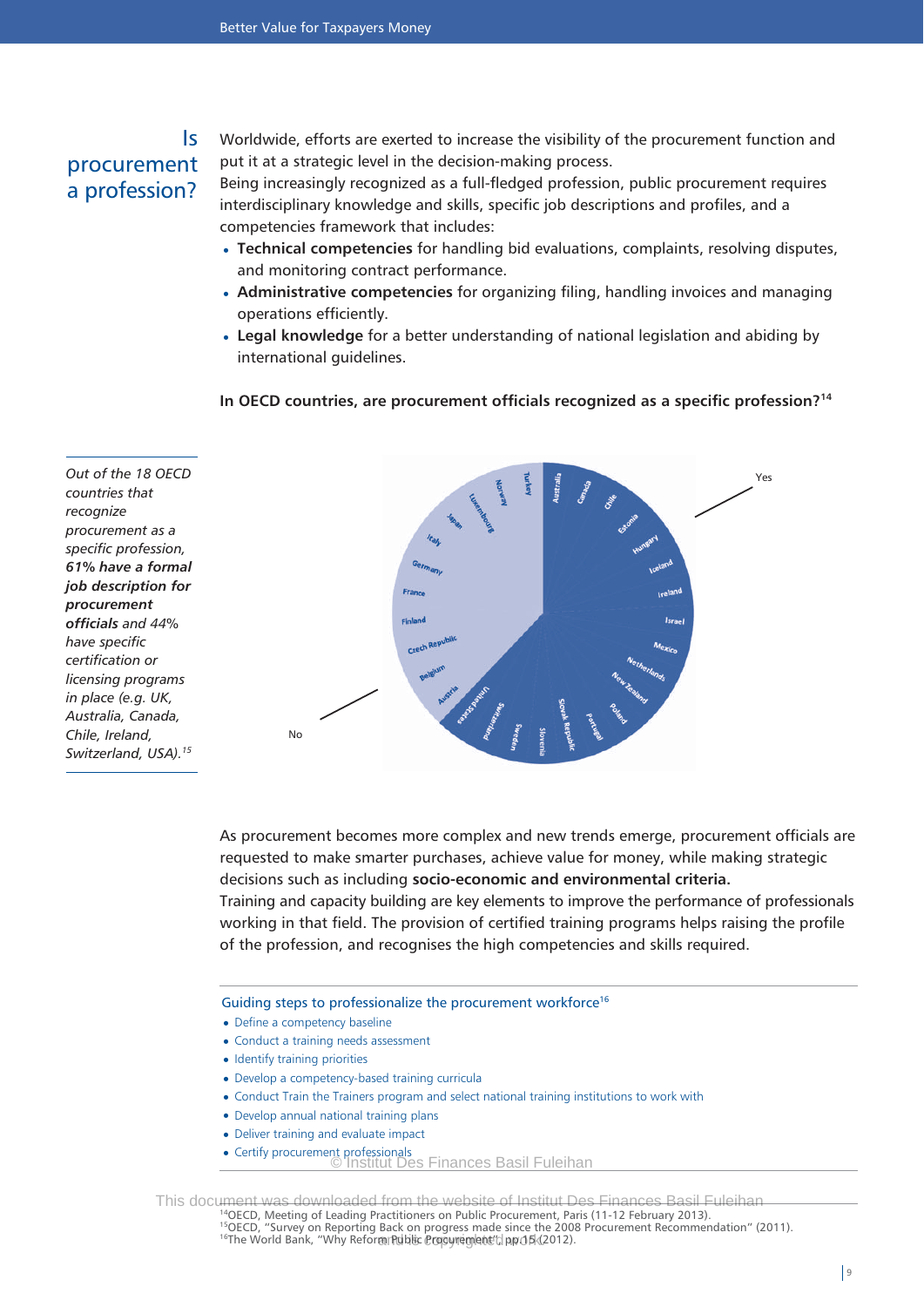The Lebanese Civil Service does not specify Public Procurement as a profession. Ad hoc job descriptions exist in a number of cases, resulting in various definitions of tasks and responsibilities for civil servants performing financial and administrative operations related to the procurement cycle. Public procurement departments are rarely found in public agencies across Lebanon. When existing, the procurement position maintains vague job descriptions.

Concerning the profile of procurement personnel in the Lebanese public sector:

- **Demographic profile:** The average age of respondents was **45 years**, with a considerable length of service in the public sector, an average of 18 years (11 years when considering only their current position). **The male to female ratio is 1.4.**
- **Educational background: 86% of respondents have a graduate or post-graduate degree**, with diversified educational backgrounds varying from law, arts and humanities to accounting, engineering, IT and finance.
- **Job description: 48% of respondents have functions that cover the entire procurement process.**
- **Work conditions:** 83% of respondents are civil servants hired through the Civil Service Board, **26% of them hold their current position on an interim basis**, and 62% of them are category three civil servants, holding only operational positions. Only few hold managerial or leadership positions.
- **Turnover and shortages:** A significant turnover in the procurement staff is highlighted in 34% of the surveyed cases. About **65% of respondents reported the lack of adequate number of qualified procurement officers**, mainly technical and sectorial experts.
- **Training:** Upon recruitment, procurement officers learn by observation and are coached by other employees in 87% of the cases. About **25% of respondents stated using procurement manuals.** 73% of respondents stated they were offered continuous training opportunities.

#### **Distribution of respondents as per educational background**



© Institut Des Finances Basil Fuleihan

This document was downloaded from the website of Institut Des Finances Basil Fuleihan

and is copyrighted work.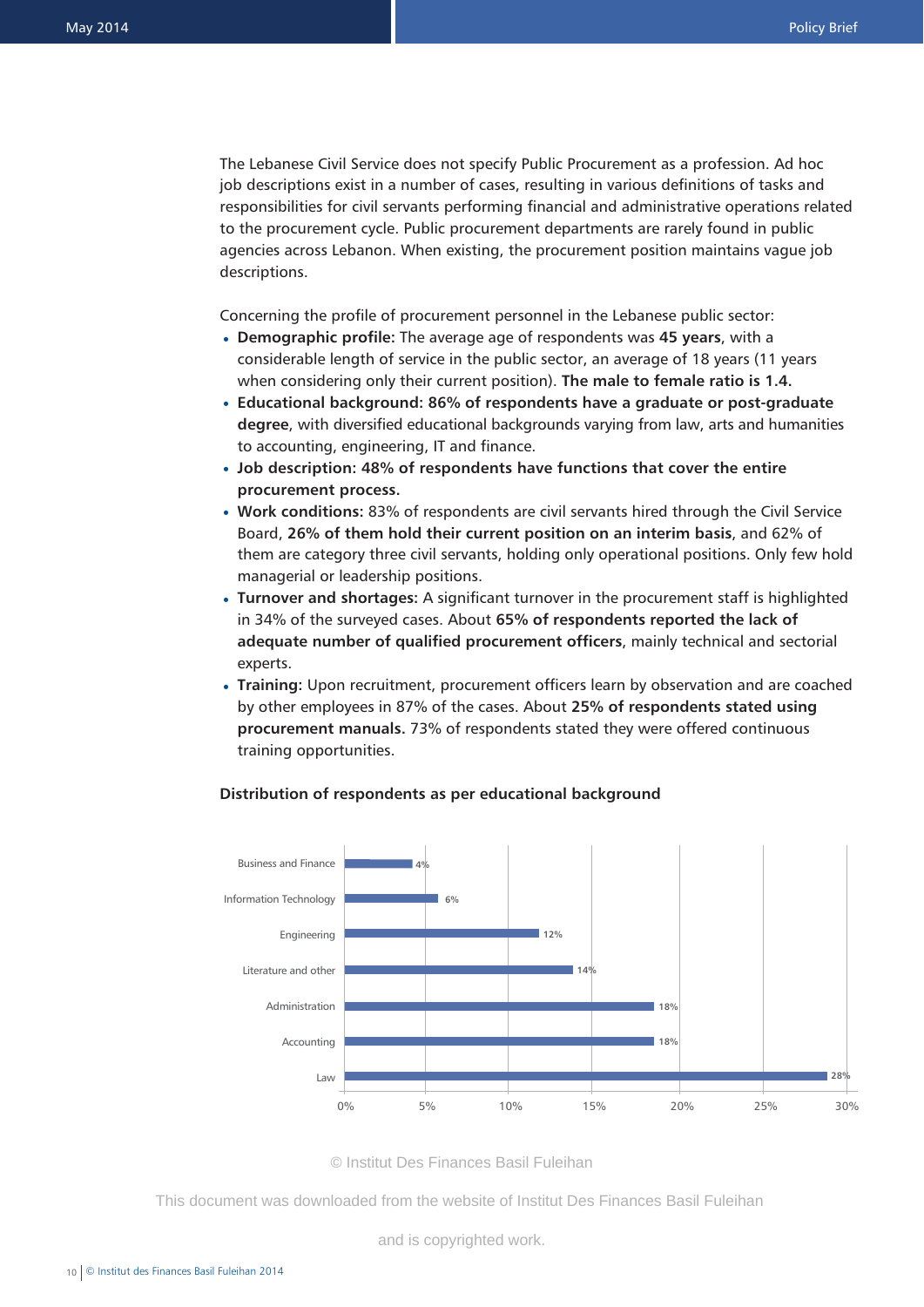## The way forward

Today's exercise of public duties is about delivering faster and better, while bringing more value to spending taxpayers money. It is about managing, but also anticipating, forecasting, planning and risk handling. It is about using the various instruments of business intelligence and establishing strong collaborative arrangements across the public sector and with the private sector. With globalization, the emergence of new markets and the necessity to act responsibly vis-à-vis the environment and society, public procurement is bringing forward new opportunities and new challenges.

For Lebanon, challenges are of many folds with debt servicing taking up around one third of public expenditures and a wage bill at more than 26 percent. Rationalizing expenditures to the best value for money is an inevitable choice. Therefore, the way in which public agencies procure goods, works and services plays a central role in achieving savings, while improving at the same time the delivery of services.

In order to bring about change, key entry points are here proposed:

- **Policy makers** should be alerted to the strategic importance of public procurement. They need to recognize it as a powerful instrument for achieving cost-reduction, delivering tangible value from spending taxpayers money, and enforcing sustainable production and consumption.
- **Modernizing the current legal and institutional frameworks** is a must, with a view of creating an efficient and transparent system that is harmonized with international practices.
- **Standard Bidding Documents** should be adopted across the board and comprehensive guidelines set to consolidate regulations.
- **Procedures and practices** should be modernized with the introduction of sustainable and innovative dimensions in public procurement and by encouraging market studies and procurement planning.
- **Oversight of procurement activities** should be improved by strengthening the capacities of the Court of Audit and enhancing ex-post audit and control with priority given to performance-based audits, sectorial experts and automation.
- **Dialogue with suppliers** should be fostered in view of encouraging the participation of SMEs and the development of the domestic marketplace.
- **A permanent dialogue with the private sector and the donor community** should be established to help building consensus and commitment to a long term reform agenda.
- **One essential pillar of successful reform** is undoubtedly the capability of the human capital involved in public procurement, at both the operational and strategic level.
- **Procurement** should be viewed as a stand-alone profession requiring a wide array of skills. Modernizing civil service recruitment processes as well as institutionalization of human resources management to attract talents and mitigate the risk of competent procurement staff turnover, should become a priority.
- **The procurement function** should be professionalized and capacities of civil servants developed through high standard certified training programs, to accompany procurement reform and change management.
- **Providers of specialized training services** in public financial management should contribute actively to this effort and seek to better identify and meet the needs and demands of public procurement practitioners, up-to-date knowledge and skills, and deal with increasingly complex issues.

Finally, upon the procurement community in both public and private sector, rests the responsibility of raising attention to its strategic importance and developing this profession in Lebanon: imptoving their technical abilities so that they stay on-top of new trends, be visionary, influential, strategic, ethical, and collaborative. The procurement profession is This document was diny worldwide. Lebanon heeds to catch the trend.ces Basil Fuleihan

*The 4C rule for a comprehensive public procurement legal framework<sup>17</sup> A modern legal framework that would provide an enabling environment for public procurement to fulfill its economic and social potential is expected to be:* 

- *Clear in its drafting Complete in terms* • *of scope,*
- *procedures, etc.*
- *Consolidated Contemporary* •

<sup>17</sup>OECD, "Methodology for Assessing Procurement Systems (MAPS)" (2010).